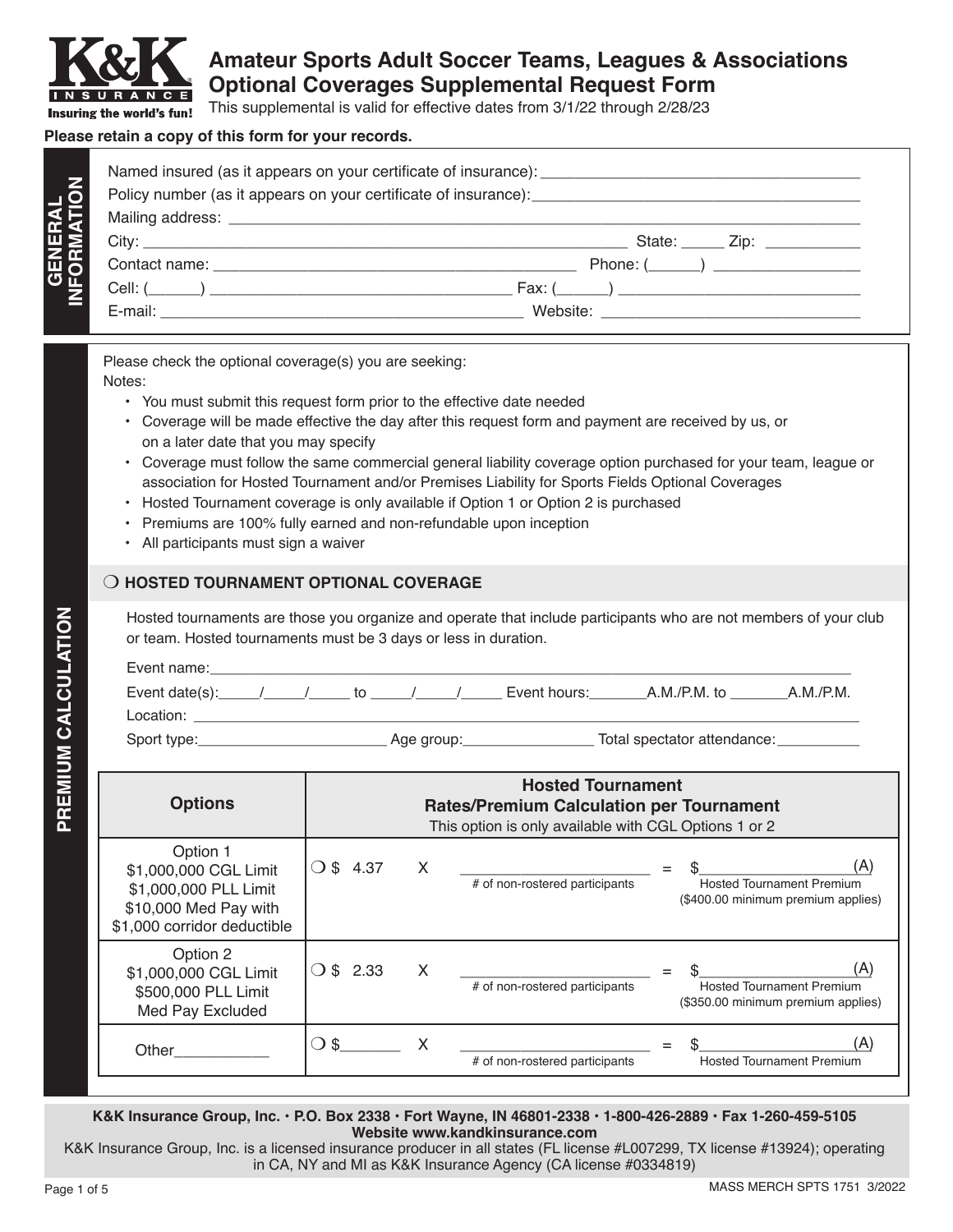### **O EQUIPMENT & CONTENTS**

TO AVOID A CO-INSURANCE PENALTY, YOU MUST INSURE 100% OF THE REPLACEMENT COST OF YOUR EQUIPMENT AND CONTENTS FOR ALL OF YOUR LOCATIONS.

|                  | Individually list any items with values over \$5,000                                                                                                                                                                                                     | <b>Value</b>                                                                                                                                                                                                                                                                                                                                        |
|------------------|----------------------------------------------------------------------------------------------------------------------------------------------------------------------------------------------------------------------------------------------------------|-----------------------------------------------------------------------------------------------------------------------------------------------------------------------------------------------------------------------------------------------------------------------------------------------------------------------------------------------------|
|                  |                                                                                                                                                                                                                                                          | $\begin{picture}(20,10) \put(0,0){\line(1,0){10}} \put(15,0){\line(1,0){10}} \put(15,0){\line(1,0){10}} \put(15,0){\line(1,0){10}} \put(15,0){\line(1,0){10}} \put(15,0){\line(1,0){10}} \put(15,0){\line(1,0){10}} \put(15,0){\line(1,0){10}} \put(15,0){\line(1,0){10}} \put(15,0){\line(1,0){10}} \put(15,0){\line(1,0){10}} \put(15,0){\line(1$ |
|                  |                                                                                                                                                                                                                                                          | $\mathfrak{S}$                                                                                                                                                                                                                                                                                                                                      |
|                  | Provide values for categories below                                                                                                                                                                                                                      |                                                                                                                                                                                                                                                                                                                                                     |
|                  | (DO NOT include those values already shown above)                                                                                                                                                                                                        |                                                                                                                                                                                                                                                                                                                                                     |
|                  | Sports equipment (such as balls, uniforms, pads, helmets, netting)                                                                                                                                                                                       | $\frac{1}{2}$                                                                                                                                                                                                                                                                                                                                       |
|                  | Field maintenance equipment (such as lawn mowers, grooming equipment)                                                                                                                                                                                    |                                                                                                                                                                                                                                                                                                                                                     |
|                  | Concession stand equipment, excluding products (such as popcorn,<br>hot dog and soda machines                                                                                                                                                            |                                                                                                                                                                                                                                                                                                                                                     |
|                  | Portable storage units (not permanent structures)                                                                                                                                                                                                        |                                                                                                                                                                                                                                                                                                                                                     |
|                  |                                                                                                                                                                                                                                                          |                                                                                                                                                                                                                                                                                                                                                     |
|                  | Total replacement value for all location(s) (add all lines above)                                                                                                                                                                                        | S.                                                                                                                                                                                                                                                                                                                                                  |
|                  | 2. Do you have a security system in place?                                                                                                                                                                                                               | $\bigcirc$ Yes $\bigcirc$ No                                                                                                                                                                                                                                                                                                                        |
|                  | a. If yes, please describe: experience and a series of the series of the series of the series of the series of<br>3. Is any other operations, besides your own, or equipment of others stored in the same facility<br>in which you store your equipment? | $\bigcirc$ Yes $\bigcirc$ No                                                                                                                                                                                                                                                                                                                        |
|                  | 4. Please attach a complete inventory list with values of each item<br>Step 3: Calculate premium<br>(If total calculated premium is less than the minimum premium, the total premium due is the minimum premium)                                         |                                                                                                                                                                                                                                                                                                                                                     |
|                  | <b>Equipment &amp; Contents Premium</b>                                                                                                                                                                                                                  |                                                                                                                                                                                                                                                                                                                                                     |
| $\left( \right)$ | My total replacement value is between \$1 - \$10,000<br>(\$250 deductible will apply)                                                                                                                                                                    |                                                                                                                                                                                                                                                                                                                                                     |
|                  | $=$ \$<br>$$.03 \times $$<br>S                                                                                                                                                                                                                           | (C)                                                                                                                                                                                                                                                                                                                                                 |
|                  | <b>Total Replacement Value</b>                                                                                                                                                                                                                           | Equipment & Contents Premium<br>(\$100.00 minimum premium applies)                                                                                                                                                                                                                                                                                  |
|                  | $\bigcirc$ My total replacement value is over \$10,000                                                                                                                                                                                                   |                                                                                                                                                                                                                                                                                                                                                     |
|                  | (A \$1,000 deductible applies to values from \$10,001 - \$100,000 and a \$2,500 deductible applies to values over \$100,000)                                                                                                                             |                                                                                                                                                                                                                                                                                                                                                     |
|                  | $$.026 \times $$<br>$=$ \$<br><b>Total Replacement Value</b>                                                                                                                                                                                             | $\frac{1}{2}$<br>C)<br>Equipment & Contents Premium                                                                                                                                                                                                                                                                                                 |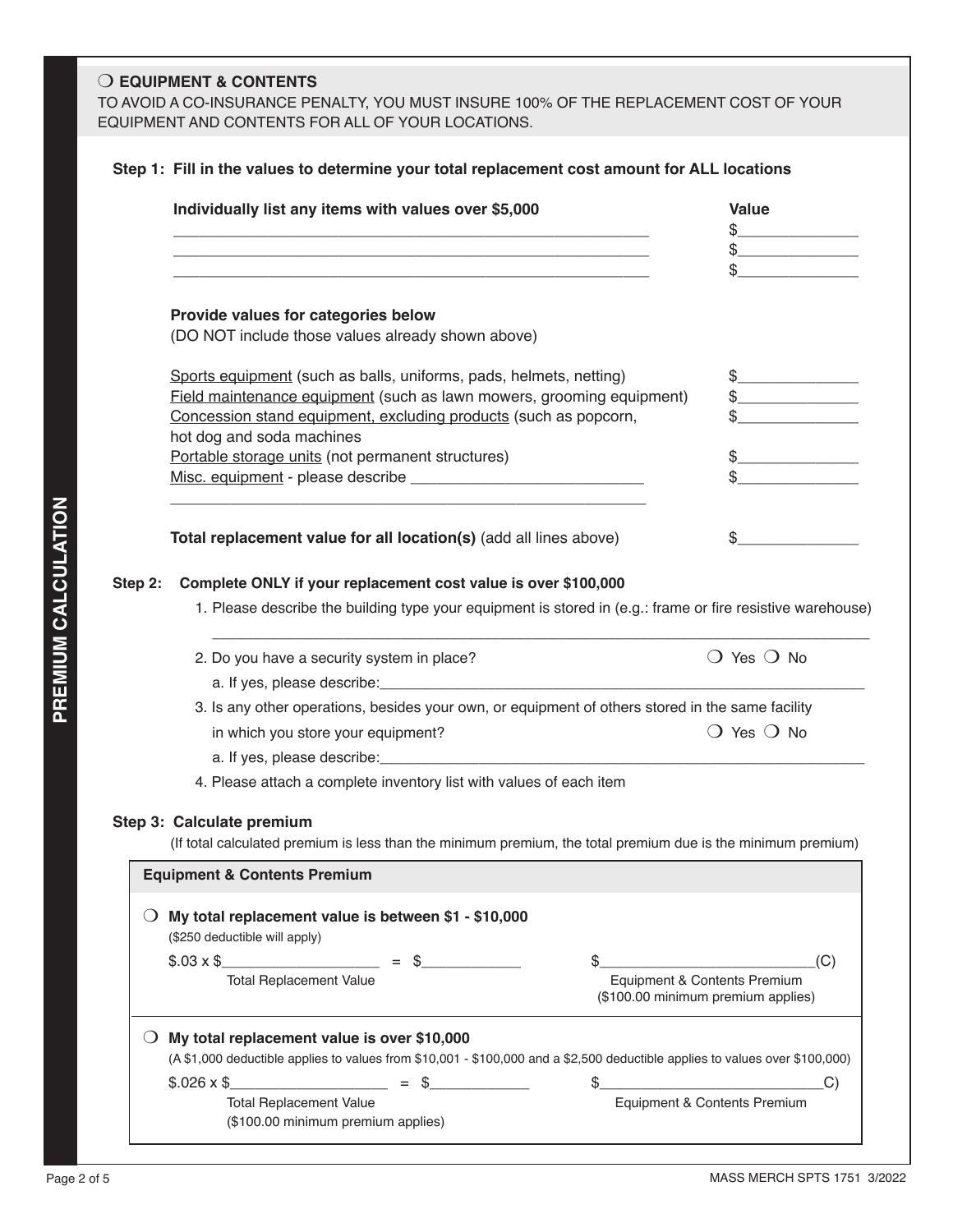#### $\bigcirc$  PREMISES LIABILITY FOR SPORTS FIELDS OPTIONAL COVERAGE

This coverage provides premises liability coverage for those organizations that are a not-for-profit organization and own, operate or are responsible for a sports field(s) on a 24 hour basis and do not rent, donate or lease the field(s) to other organizations.

|  | Effective date needed: |  |  |  |  |
|--|------------------------|--|--|--|--|
|--|------------------------|--|--|--|--|

Are you a not-for-profit organization? Motion  $\Omega$  Yes  $\Omega$  No

Do you rent, donate or lease the field(s) to other organizations?  $\Box$  Yes  $\Box$  No

Physical address for sport field(s):

|                                   |                                                  | Address                       | City | State | Zip                                                                   |  |
|-----------------------------------|--------------------------------------------------|-------------------------------|------|-------|-----------------------------------------------------------------------|--|
| <b>Options</b>                    |                                                  |                               |      |       | <b>Premises Liability for Sports Fields Rates/Premium Calculation</b> |  |
| Option 1<br>\$1,000,000 CGL Limit | 12.71 X<br>\$<br>$\left( \right)$<br>\$<br>50.00 | Acreage<br>$#$ of fields      |      |       | (D<br>Premium = greater of two totals                                 |  |
| Other                             | $\bigcirc$ \$                                    | X<br>Acreage<br>$#$ of fields |      |       | $P$ remium = greater of two totals                                    |  |

**Complete this section if you require additional certificates listing a facility, property owner or similar third-party as an additional insured on your policy. Provide a separate request for each additional certificate needed.** 

**Note: Please request all additional insureds needed for this policy term. Additional insureds from the expiring policy term will not be automatically renewed.** 

**1. When is this certificate needed? :**  $\frac{1}{2}$ 

- 2. This certificate is for:  $\bigcirc$  Hosted Tournament Coverage  $\bigcirc$  Equipment & Contents/Inland Marine Coverage (if applicable)  $\bigcirc$  Premises Liability for Sports Fields
- 3. What is the additional insured's relationship to you?  $\bigcirc$  Owner/manager/lessor of premises (facility or venue)  $\bigcirc$  Sponsor  $\bigcirc$  Co-promoter  $\bigcirc$  Lessor of equipment/contents (liability)  $\bigcirc$  Loss Payee (equipment/contents)  $\bigcirc$  Other (please identify/explain):

NOTE: The certificate holder will automatically be an Additional Insured for an Owner/manager/lessor, Sponsor or Co-Promoter relationship

4. Certificate holder/additional insured name: \_\_\_\_\_\_\_\_\_\_\_\_\_\_\_\_\_\_\_\_\_\_\_\_\_\_\_\_\_\_\_\_\_

Mailing address: \_\_\_\_\_\_\_\_\_\_\_\_\_\_\_\_\_\_\_\_\_\_\_\_\_\_\_\_\_\_\_\_\_\_\_\_\_\_\_\_\_\_\_\_\_\_\_\_\_\_\_\_\_\_\_\_\_\_\_\_\_\_\_\_\_\_\_\_\_\_\_\_\_\_\_\_\_\_\_\_\_

**CERTIFICATE REQUESTS**

**CERTIFICATE REQUESTS** 

City: \_\_\_\_\_\_\_\_\_\_\_\_\_\_\_\_\_\_\_\_\_\_\_\_\_\_\_\_\_\_\_\_\_\_\_\_\_\_\_\_\_\_\_\_\_\_\_\_\_\_\_\_ State: \_\_\_\_\_\_\_\_\_ Zip:\_\_\_\_\_\_\_\_\_\_\_\_\_\_\_\_\_\_\_

5. Does the certificate holder/additional insured require any special wording or endorsements?  $\circ$  Yes  $\circ$  No

If yes, check all that apply:  $\bigcirc$  CG2026  $\bigcirc$  Primary  $\bigcirc$  Waiver of subrogation

 $\bigcirc$  Other (please explain):

**NOTE: If you are not sure, please attach a copy of the insurance requirements/instructions you've received.**

6. For specific events: Date(s) of event/activity:  $\frac{1}{\sqrt{2}}$  to  $\frac{1}{\sqrt{2}}$ 

Hours of event/activity: \_\_\_\_\_\_\_\_\_\_\_ A.M./P.M. to \_\_\_\_\_\_\_\_\_\_ A.M./P.M.

Type of event/activity:\_\_\_\_\_\_\_\_\_\_\_\_\_\_\_\_ Name of event/activity: \_\_\_\_\_\_\_\_\_\_\_\_\_\_\_\_\_\_\_\_\_\_\_ Location of event/activity: \_\_\_\_\_

7. For Loss Payee: Type of equipment (please describe): \_\_\_\_\_\_\_\_\_\_\_\_\_\_\_\_\_\_\_\_\_\_\_\_\_

Replacement cost value: \_\_\_\_\_\_\_\_\_\_\_\_\_\_\_\_\_\_\_\_\_\_\_\_\_\_\_\_\_\_\_\_\_\_\_\_\_\_\_\_\_\_\_\_\_\_\_\_\_\_\_\_\_\_\_\_\_\_

**The most common delay in certificate processing is caused by providing partial or incorrect name and/or instructions. Please check your request carefully before submitting.**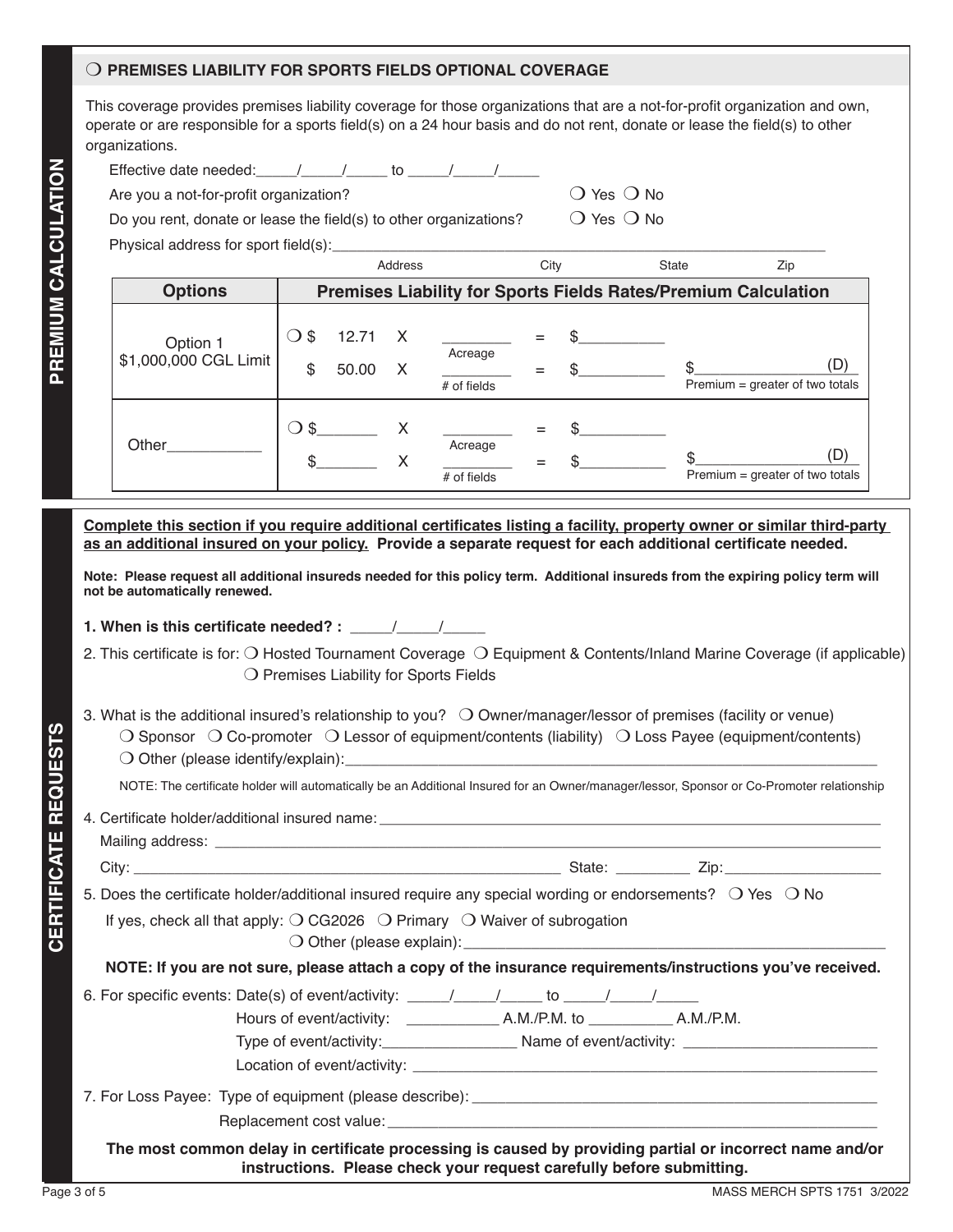| JŠ | <b>Hosted Tournament Premium:</b>             | Φ  | (A) |
|----|-----------------------------------------------|----|-----|
|    | <b>Equipment and Contents Premium</b>         | \$ | (B) |
|    | Premises Liability for Sports Fields Premium: | \$ | (C) |
|    | Total Premium Due (add all lines above)       | \$ |     |

## **COSTS ARE 100% FULLY EARNED AND NON-REFUNDABLE/NON-TRANSFERRABLE ONCE COVERAGE BEGINS.**

## **COVERAGE IS CONTINGENT UPON RECEIPT OF AN APPROVED AND COMPLETED SUPPLEMENTAL FORM AND FULL PAYMENT.**

# **NO COVERAGE WILL BE DEEMED IN EFFECT UNTIL ACCURATE PAYMENT AND FULLY COMPLETED SUPPLEMENTAL FORM ARE RECEIVED BY THE COMPANY OR REPRESENTATIVE.**

**CANCELLATIONS/CHANGES CAN ONLY BE MADE BY THE NAMED INSURED.**